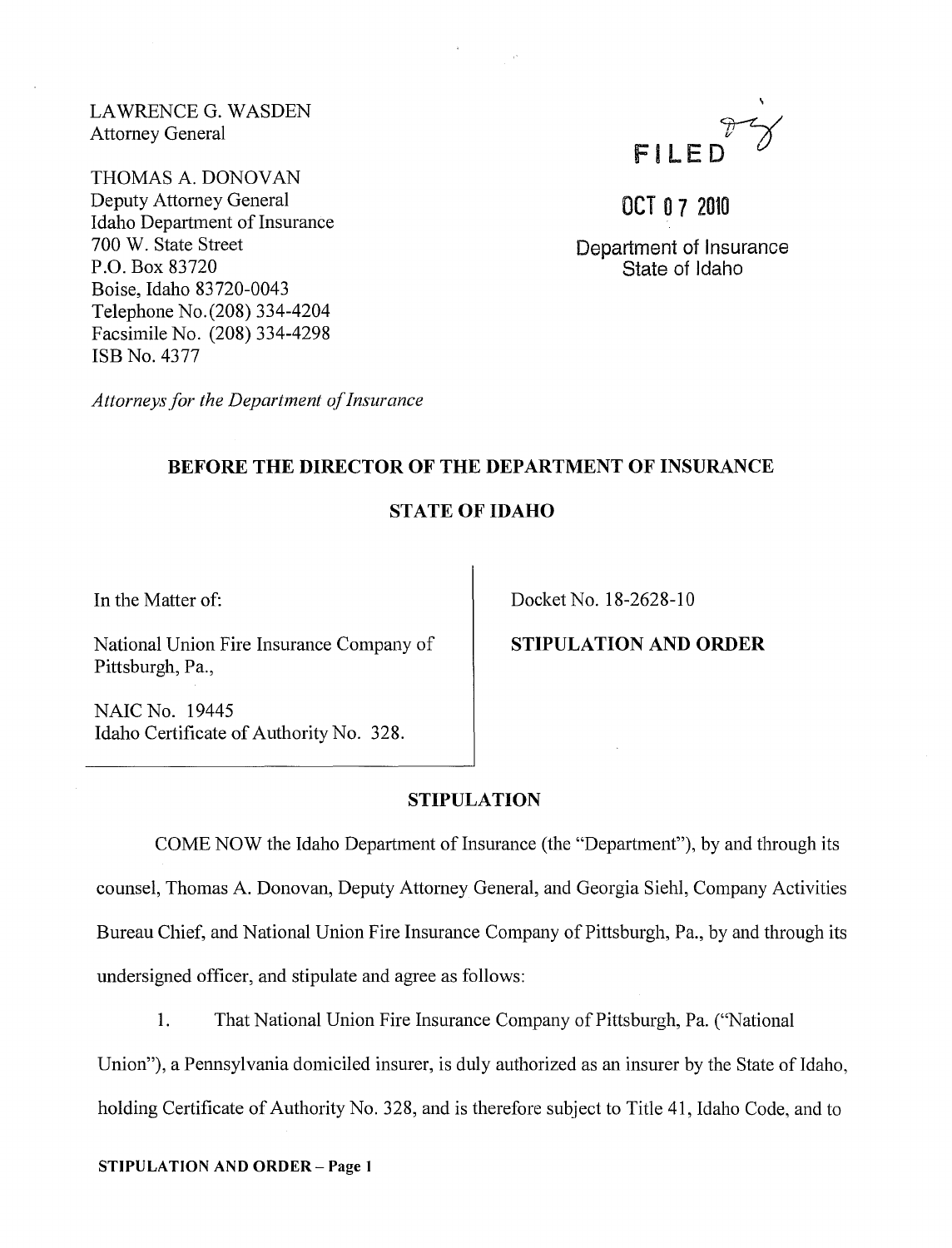the rules of the Department.

2. That, on July 29, 2009, National Union electronically submitted the following forms to the Department for review and filing via SERFF (system for electronic rate and form filing), stating that they were new forms which had been prepared for issuance to Boise State University: Form No. S30494NUFIC-ID (Boise State)(2009-10), Student Blanket Accident and Sickness Policy; Form No. S3049SNUFIC-ID (Boise State)(2009-10), Student Blanket Accident and Sickness Certificate of Coverage; and Form No. S30494NUFIC-ID-BSU, advertising brochure.

3. That the Department reviewed the submitted forms and electronically notified National Union on August 17, 2009, that the forms appeared to be in violation of Idaho law or rules via a letter detailing the Department's specific objections and that the forms "filing" was "being placed in our pending awaiting your response .... " National Union was notified in that same letter that it must immediately discontinue marketing the forms and should notify the Department if any of the noncompliant forms had been issued in Idaho.

4. That, thereafter, on August 31, 2009, National Union electronically responded to the Department's objections and provided revised forms. The Department, after reviewing National Union's response and revised forms, electronically notified National Union on September 2, 2009, that its forms were still noncompliant and that it must immediately discontinue marketing them and should notify the Department if any of the noncompliant forms had been issued in Idaho.

*5.* That, on September 3,2009, National Union electronically submitted its response to the Department. After review of National Union's response, the Department electronically communicated a third objection letter to National Union on September 8,2009, stating that its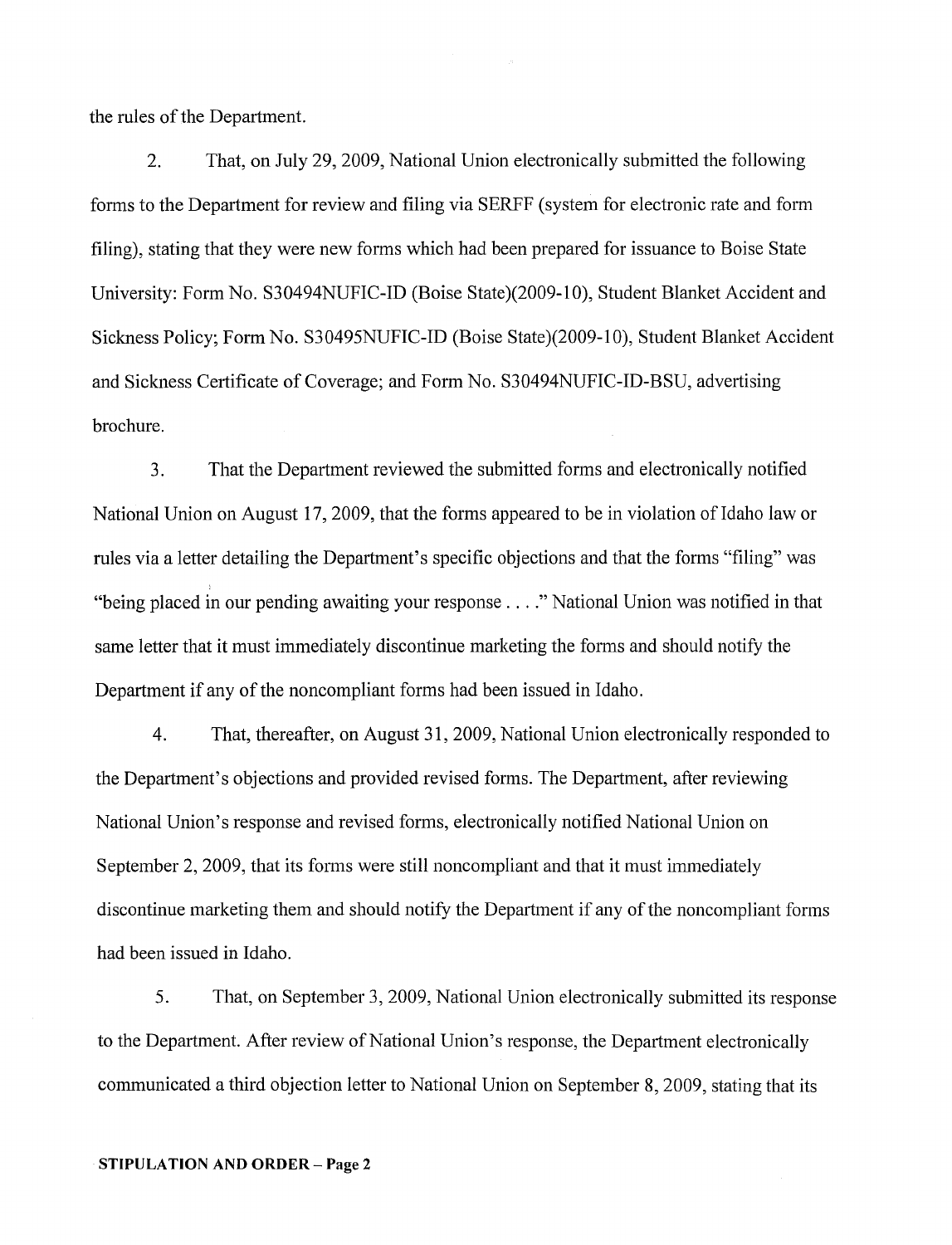forms remained noncompliant and again stating that any marketing of the noncompliant forms must be immediately discontinued and requesting that National Union notify the Department if any of the noncompliant forms had been issued in Idaho.

6. That, thereafter, National Union requested an extension for its response. The Department electronically notified National Union on September 22,2009, that the deadline for its response and to bring the forms into compliance had been extended to September 30, 2009. The Department also requested at that time that National Union include in its response a certification as to whether any of the noncompliant fonns had been issued in the state of Idaho.

7. That, on September 28,2009, National Union electronically submitted its response and revised forms. On September 29, 2009, the filing of its forms was accepted as filed by the Department.

8. That, on September 29,2009, in response to Department inquiry, National Union submitted a certification via electronic communication to the Department that the policy had not been issued to Boise State. It reported that brochures had been distributed but that the corrected brochure would be made available on its website.

9. That, on September 29, 2009, the Department received a copy of a contract addendum between National Union and Boise State University dated and effective August 1, 2009, for intercollegiate students, and effective August 15,2009, for academic students, with a termination date of August 14,2010. While the specific form nwnber is not identified on the addendum, a policy number is identified, and it appears lmmistakable that the policy form was that submitted by National Union electronically to the Department on July 29, 2009.

10. That, on June 4, 2010, in response to further Department inquiry in May, National Union indicated that it was unable to ascertain the precise number of insureds under the earlier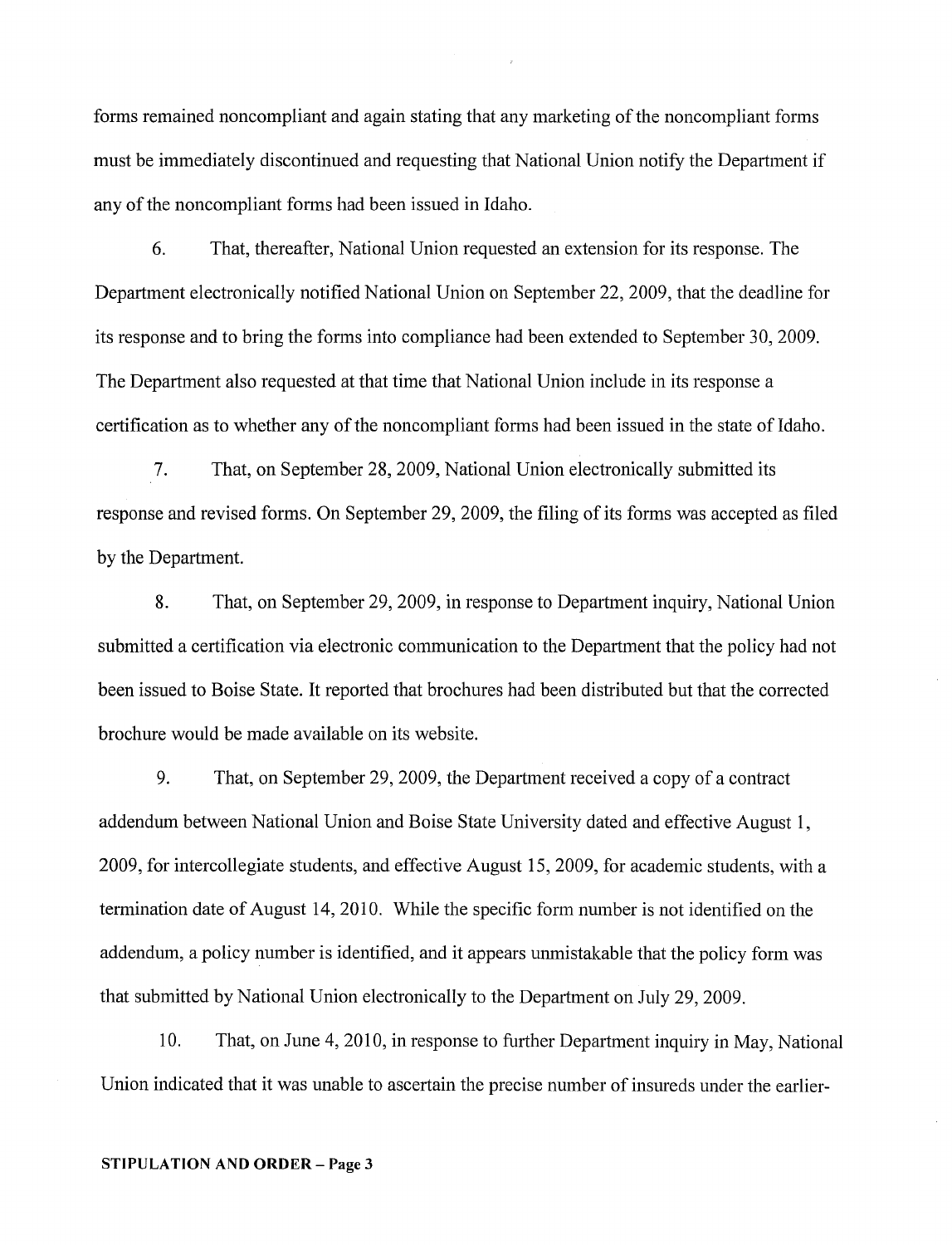submitted policy that was revised and then filed September 29,2009, during the period of time from August 1,2009 to September 28, 2009 but estimated the total to be approximately 4,000.

11. That, pursuant to Idaho Code § 41-117, the Director may impose an administrative penalty not to exceed \$5,000 for each violation of Title 41, Idaho Code where a greater penalty is not provided.

12. That National Union violated provisions of Idaho Code, including  $\S$ § 41-1844 (prescription benefit drug provision) and 41-2210 (limiting coverage for "newborn" children), by issuing and continuing the use of brochures / forms that it had submitted but which review was pending such that the forms had not been accepted as filed, and which forms did not initially conform to Idaho Code. The company was notified the forms were noncompliant with Idaho law from and including August 18,2009, the day following notice of noncompliance to National Union, through September 28, 2009, the day prior to being notified by the Depatiment that it had accepted its forms for filing.

13. That National Union violated Idaho Code § 41-247 by falsely certifying on September 29, 2009, in response to Department inquiry that the policy had not been issued to Boise State University given documentation received by the Depatiment demonstrating that the parties had signed an Addendum placing coverage effective as early as August 1,2009, which, taken together with the admission that approximately 4,000 brochures had been issued, constitutes the effective issuance of the policy.

14. That National Union certified by email correspondence to the Department dated August 27, 2010, that no claims were inappropriately denied based on the noncompliant brochure. Based on this certification and on National Union's assurance that the corrected brochure has been continuously available on its website since September 29,2009, the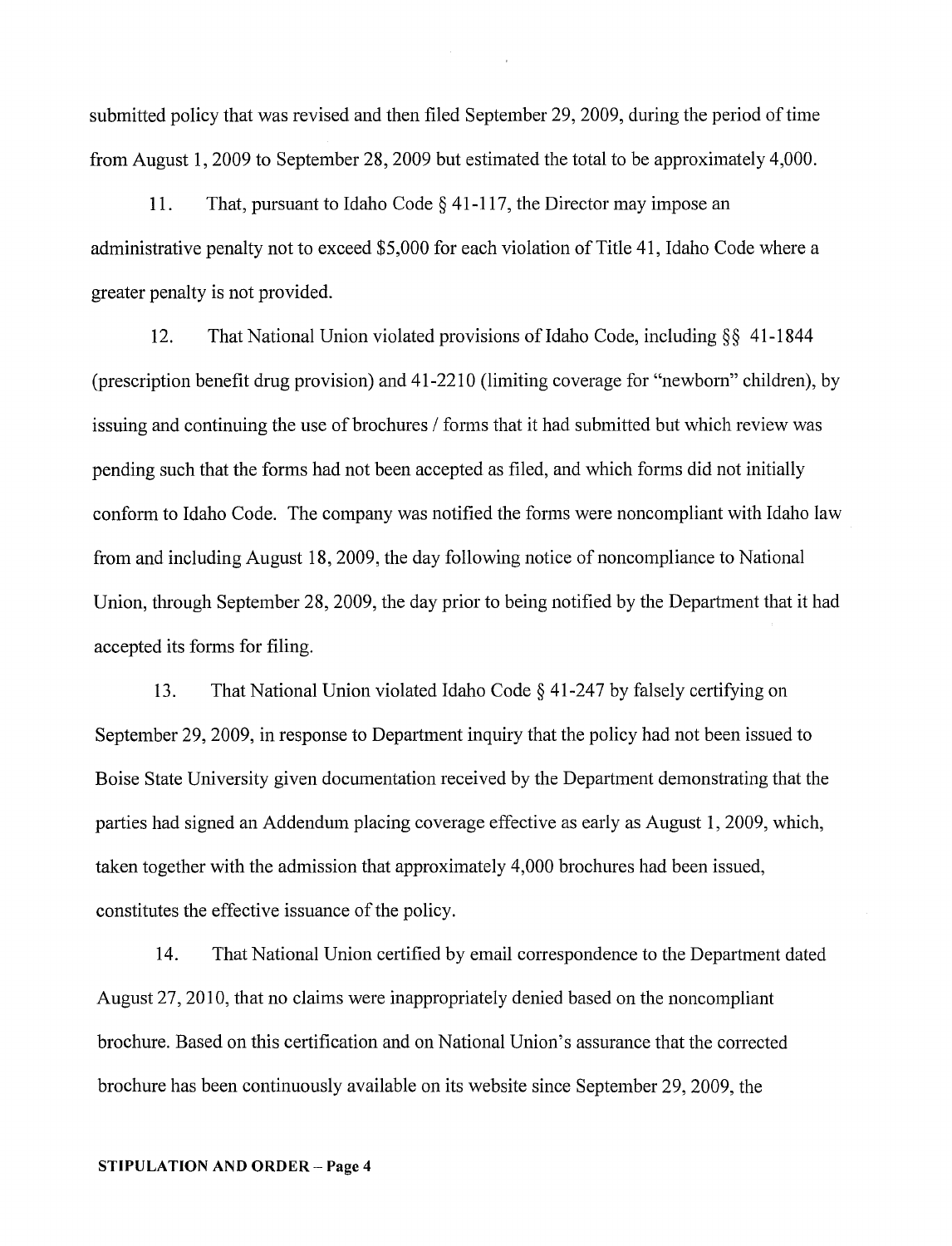Department will not require National Union to issue corrected brochures to all persons covered under the Boise State policies referenced herein.

15. That, as a consequence of the violations set forth above, National Union agrees to the imposition of a maximum administrative penalty of \$5,000 for each of three (3) violations set forth above for a total administrative penalty of \$15,000 (Fifteen Thousand Dollars), due and payable immediately.

16. That the Department agrees not to seek the imposition of further penalties in connection with the above-described facts.

17. That the parties agree that the terms of this Stipulation are appropriate and proper under the circumstances referenced herein and that they have entered into this Stipulation knowingly, voluntarily, and with full knowledge of any rights they may be waiving thereby. Additionally, the parties hereby waive the right to seek reconsideration and judicial review of the attached order.

DEPARTMENT OF INSURANCE STATE OF IDAHO

Alengia Sichl 0<br>Sichl

By: GEORĞIA SIEHL Bureau Chief, Company Activities

Approved as to form:

By: THOMAS A. DONOVAN Deputy Attorney General

Dated this  $\overrightarrow{1^{\text{th}}}$  day of September 2010.

 $7^{\prime\prime}$  Oct.

Dated this  $\frac{7}{\sqrt{2}}$  day of September 2010.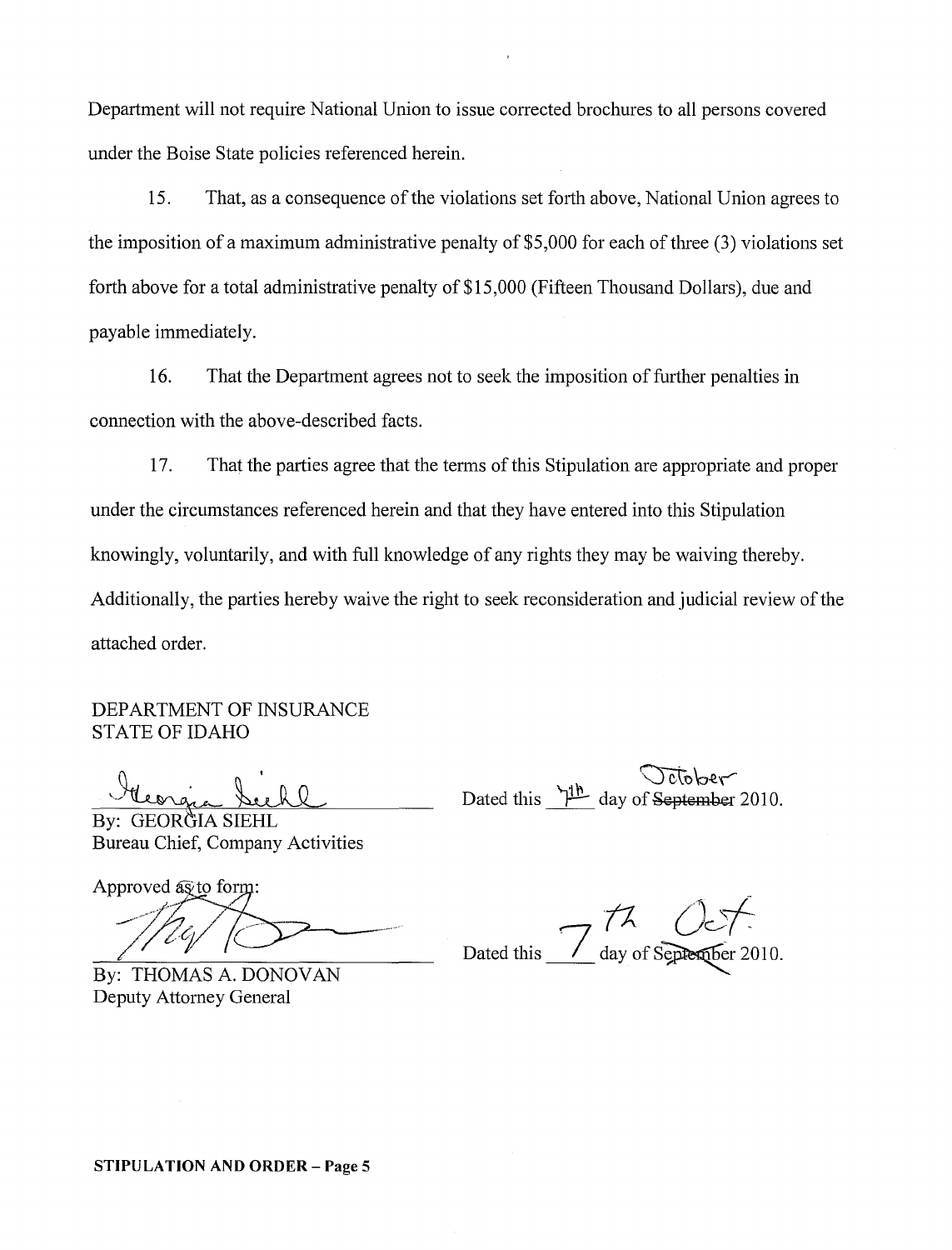NATIONAL UNION FIRE INSURANCE COMPANY OF PITTSBURGH, Pa.

By:  $\oint_{\mathcal{C}} d\mathcal{C}$ m  $\bigcap_{\mathcal{C}} f$ 

 $It$ s:  $\#$ csistat vie (asident

....... $\tau$ Dated this  $25^{\textcirc}$  day of September 2010.

#### ORDER

IT APPEARING FROM THE FOREGOING THAT GOOD CAUSE EXISTS, IT IS HEREBY ORDERED that the foregoing Stipulation of the parties is adopted and accepted in full and made a part of this Order, and that National Union Fire Insurance Company of Pittsburgh, Pa., shall pay to the Idaho Department of Insurance the sum of \$15,000 (Fifteen Thousand Dollars) as an administrative penalty.

DATED this Times day of September 2010.

Director WILLIAM W. DEA. Idaho Department  $\oint f$  Insurance